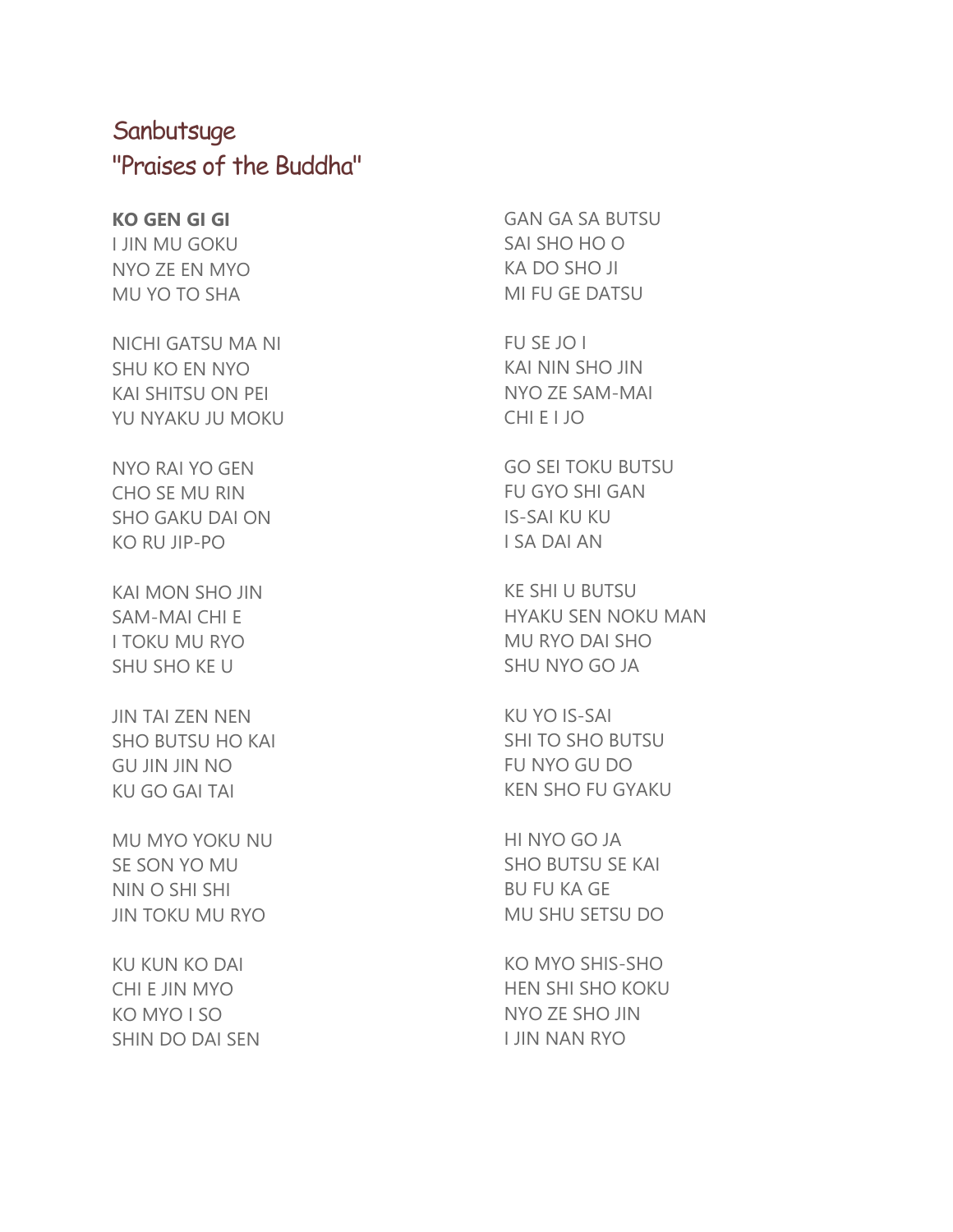RYO GA SA BUTSU KOKU DO DAI ICHI GO SHU KI MYO DO JO CHO ZETSU

KOKU NYO NAI ON NI MU TO SO GA TO AI MIN DO DATSU IS-SAI JIP-PO RAI SHO SHIN-NETSU SHO JO I TO GA KOKU KE RAKU AN-NON

KO BUTSU SHIN MYO ZE GA SHIN SHO HOTSU GAN NO HI RIKI SHO SHO YOKU JIP-PO SE SON CHI E MU GE JO RYO SHI SON CHI GA SHIN GYO

KE RYO SHIN SHI SHO KU DOKU CHU GA GYO SHO JIN NIN JU FU KE

## **NAMANDABU**

NAMANDABU NAMANDABU NAMANDABU NAMANDABU NAMANDABU

**EKOKU**

**GAN NI SHI KU DO KU** BYO DO SE ISSAI DO HON BO DAI SHIN O JO U AN RA KOKU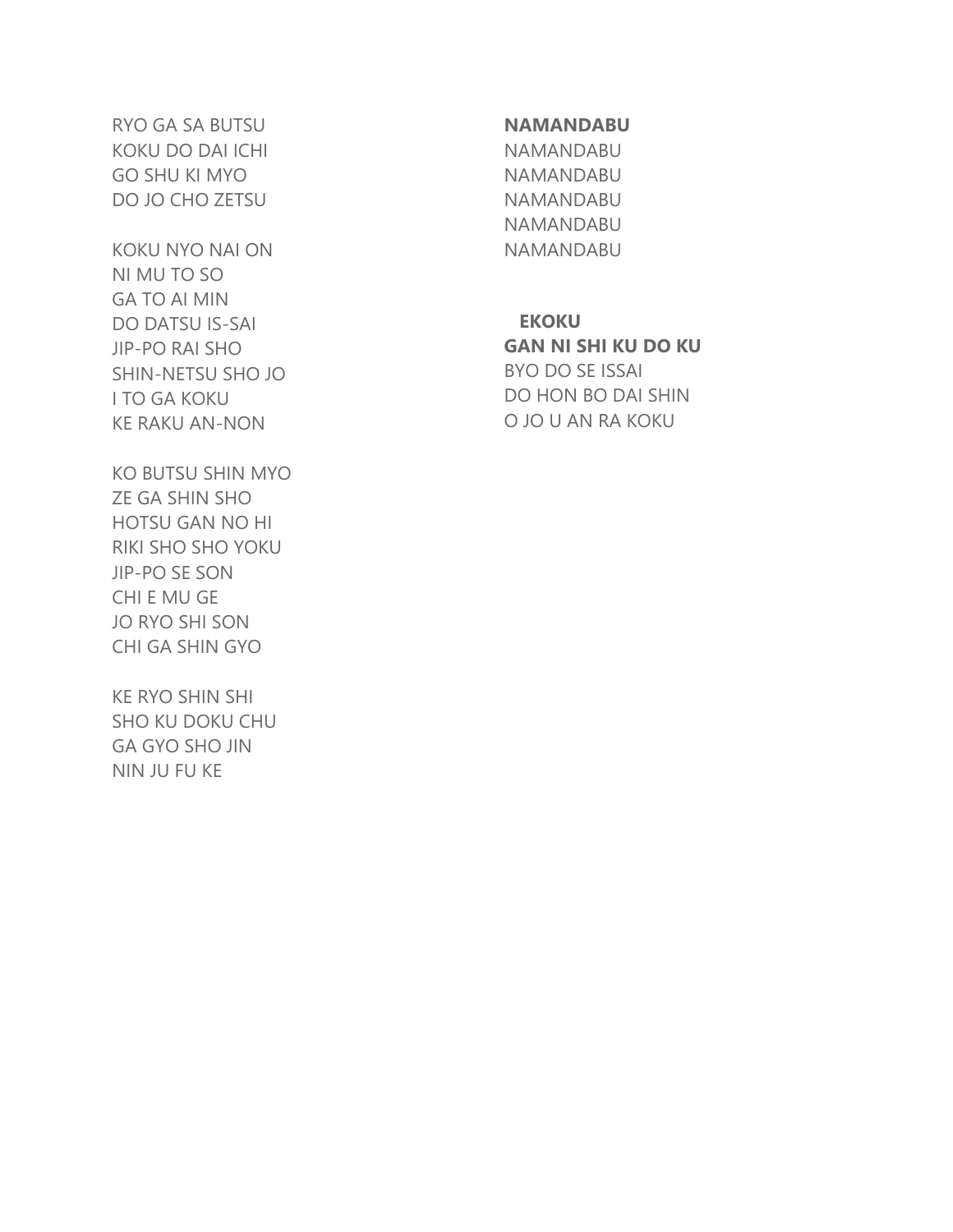## **SANBUTSUGE TRANSLATION**

The light of your face is unsurpassed in majesty, Your awesome greatness is beyond limit, A brightly shining flame with no equal. Next to your brilliance, Even the brightness of sun, Moon, and Manji jewel seem covered in black ink.

Tathagata's transcendent appearance has no comparison In all the world.

The whole universe vibrates with the great sound of your Enlightenment.

Your rare and superior virtues …

… of wisdom, understanding, deep meditation, and strength of endeavor are awesome, beyond comparison. Your meditation to the innermost depths of all the Buddha Dharma oceans is without limit, Bringing full understanding. Ignorance, greed, and anger do not reside in the World-Honored one, The man of Lion. Your noble virtues are immeasurable. Your meritorious service is vast and great, The depths of your wisdom is profound. Your majestic appearance of light illumines the entire universe. When I (Dharmakara Bodhisattva) become a Buddha

Equal to the Dharma King,

I vow to transcend life and death and free all beings.

Among virtues of Dana, readiness, discipline, patience, and endeavor,

The highest shall be deep meditation and wisdom.

I will become a Buddha and completely fulfill my vow.

I will bring great peace to all who are in doubt or fear.

Even though there are a myriad Buddhas and sages

As numerous as the sands of the Ganges,

And I were to offer homage to them all,

It is still better for me to be faithful and strong,

In seeking the true Path, never retreating.